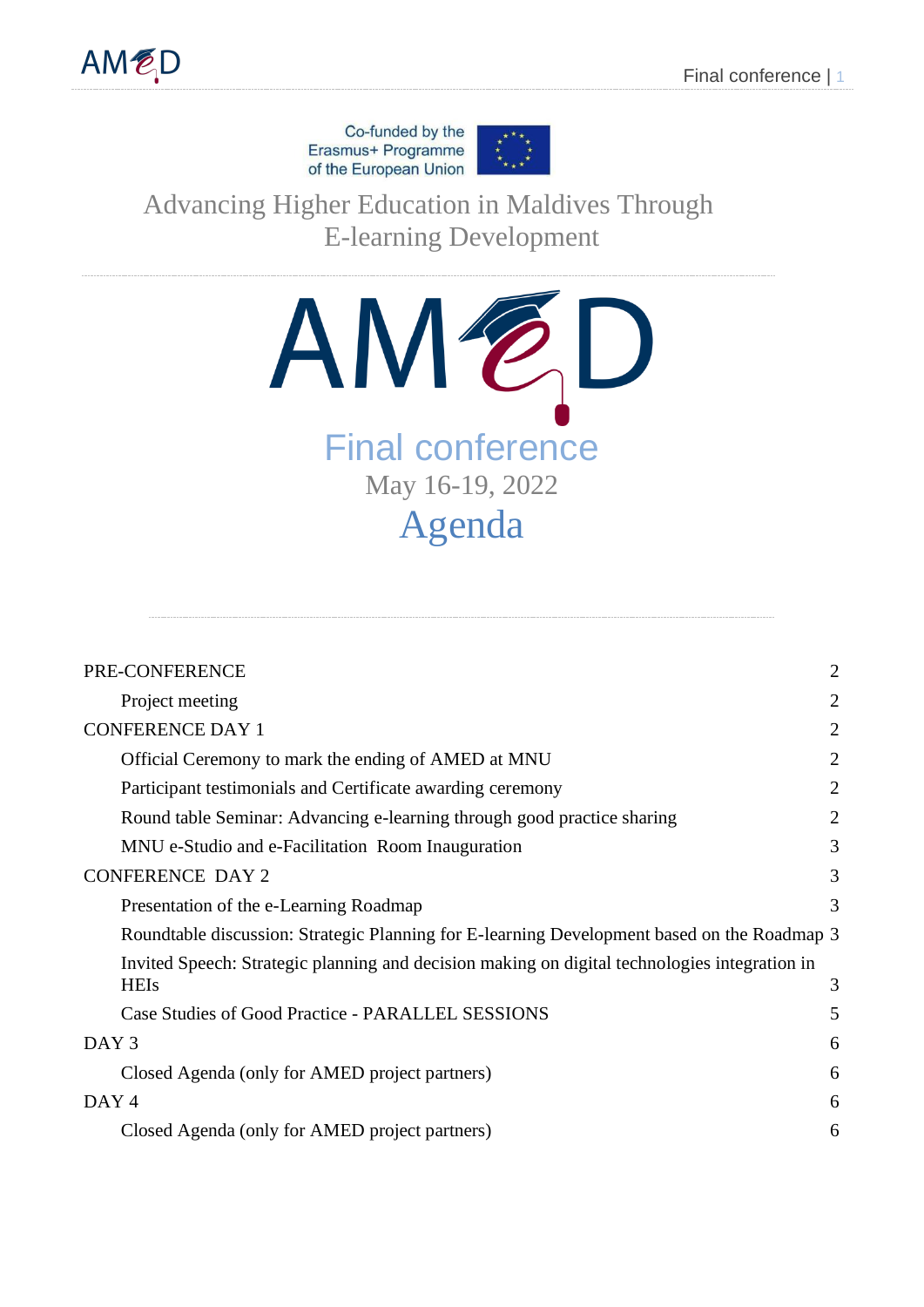<span id="page-1-0"></span>

## PRE-CONFERENCE

SUNDAY, 15-05-2022 **11:00 -16:00 CETE Office** 

Project meeting Overview of the project, FOI and other partners Final Conference, MNU AoB

# <span id="page-1-2"></span><span id="page-1-1"></span>CONFERENCE DAY 1

MONDAY, 16-05-2022 **10:00 -15:00**

**Banquet Hall**

## **10:00 - 11:00**

<span id="page-1-3"></span>Official Ceremony to mark the ending of AMED at MNU Recitation of the Holy Quran, MNU Welcome remark, Vice Chancellor, MNU Project Introduction, Prof./Vice-dean, Igor Balaban, FOI Reflection on piloting results & recommendations, Marcelo Maina UOC Reflection on the project, Shimna Shakeeb, MNU Remarks from the Minister of Higher Education, Dr. Ibrahim Hassan

> **11:00 - 11:15** *Short Break*

## **11:15 - 12:00**

Participant testimonials and Certificate awarding ceremony

## **12:00-13:00**

*Lunch break*

## **13:00-15:00**

<span id="page-1-5"></span><span id="page-1-4"></span>Round table Seminar: Advancing e-learning through good practice sharing Experts' panel: Lourdes Guàrdia, UOC, Igor Balaban, FOI, Dragana Kupres, CARNET; Moderator: Shimna Shakeeb

**Talks on current practice - lessons from the pandemic:**

Faculty of Arts Faculty of Education Faculty of Hospitality and Tourism Studies Faculty of Engineering Science and Technology Q & A - Experts' comments

**14:00 - 14:15**

*Short Break*

Co-funded by the Erasmus+ Programme of the European Union

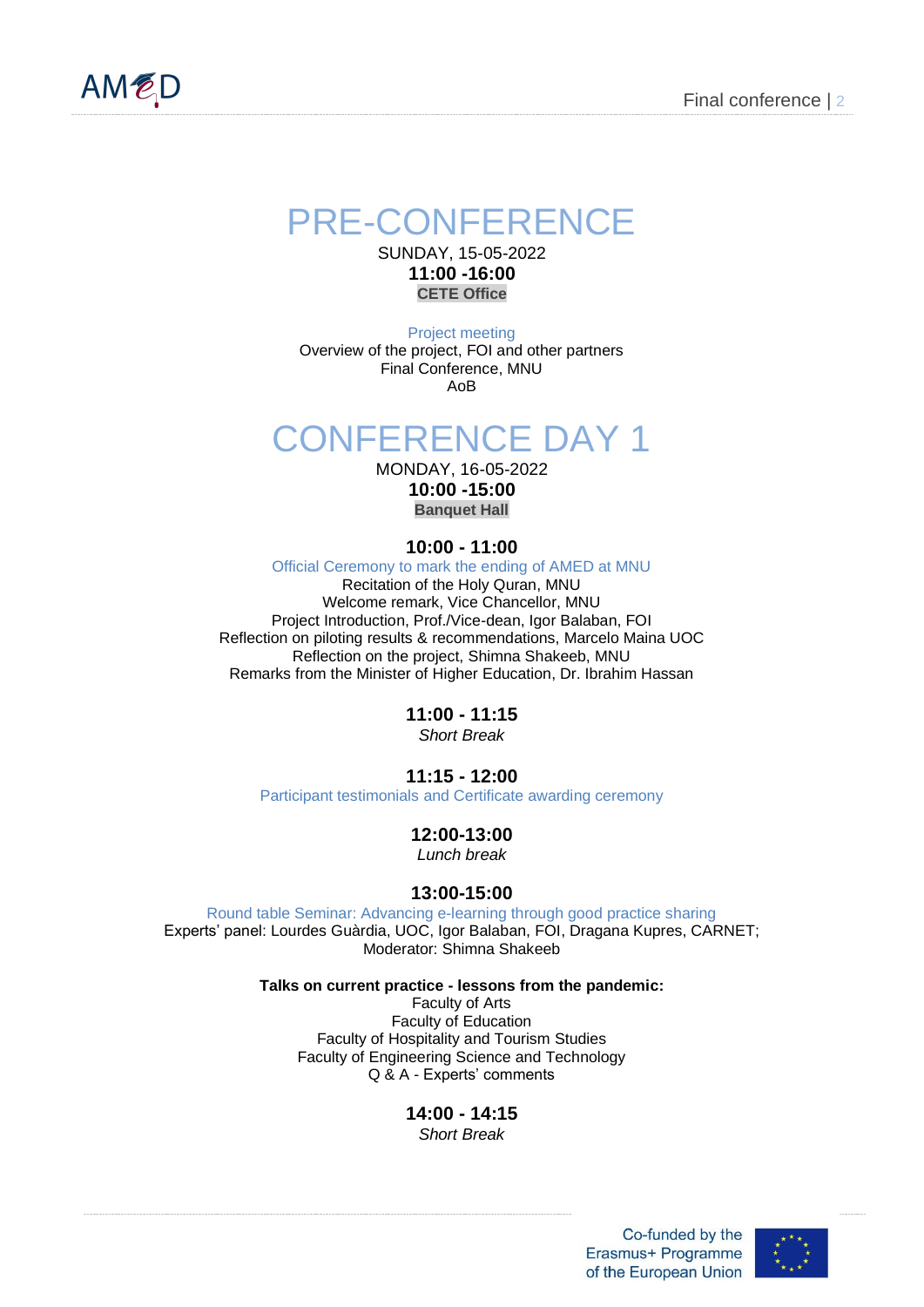

Faculty of Health Sciences MNU Business school School of Nursing School of Medicine Q & A - Experts' comments

## **15:30 - 16:00**

<span id="page-2-1"></span><span id="page-2-0"></span>**e-Facilitation Room** MNU e-Studio and e-Facilitation Room Inauguration Speech by Mr. Hussain Haleem, Deputy Vice Chancellor (Administration & Finance), MNU Speech by AMED partner, Dragana Kupres, CARNET Unveiling the nameboards

> **16:00 Tea and Media Brief** CONFERENCE DAY 2

> > TUESDAY, 17-05-2022 **Banquet Hall**

#### **10:00 - 12:00**

<span id="page-2-2"></span>Presentation of the e-Learning Roadmap Welcome Remark by the Deputy Vice-Chancellor, Aishath Shaheen Ismail, MNU Introduction to the Roadmap, Shimna Shakeeb, MNU Roadmap development and outcomes, Dragana Kupres, CARNET

Roundtable discussion: Strategic Planning for E-learning Development based on the Roadmap

<span id="page-2-3"></span>Experts' panel: Marcelo Fabián Maina, UOC, Neven Vrček, FOI, Dragana Kupres, CARNET Moderator: Shimna Shakeeb, MNU

The main target audience of the round table are the decision makers and academic leaders of MNU. The main aims of this session is to engage MNU decision makers and academic leaders in a strategically focused, indepth conversation around the significance of the e-learning roadmap as a strategic document for MNU in its effort to enhance innovation in teaching and learning, to raise awareness of the key policy measures specified in the roadmap, to develop understanding of the strategies used to plan for e-learning development and finally to identify the challenges involved in strategic planning for e-learning planning and implementation. This session will also enable participants from MNU to develop a broader understanding of the key areas they need to focus on when planning for e-learning and when operationalizing the activities specified in the roadmap.

### **12:00-13:00**

*Lunch Break*

#### **13:00 - 14:00**

<span id="page-2-4"></span>Invited Speech: Strategic planning and decision making on digital technologies integration in HEIs Introductory Remark by the Deputy Vice-Chancellor, dr. Aishath Shehenaz Adam, MNU Speech by Dean of FOI, prof. Nina Begičević Ređep

Higher education institutions (HEIs) have become a part of a global shift to a new way of teaching and learning by using digital technologies. Digital technologies are among the main change accelerators that can drastically change educational systems, transforming teaching, learning and assessment practices for teachers and students. These changes demand action and decisions in educational institutions. In order to stay competitive in the existing markets and to enter new markets, the educational institutions must foster the quality of their teaching, its research and the role in the development of economy and society. The results are more complex and demanding missions, visions, and strategic planning, so the need for strategic planning and rational decision-making has been considerably expanded. For being successful in digital transformation, strategic planning of transforming teaching and learning plays a crucial role. Nowadays, educational institutions must be

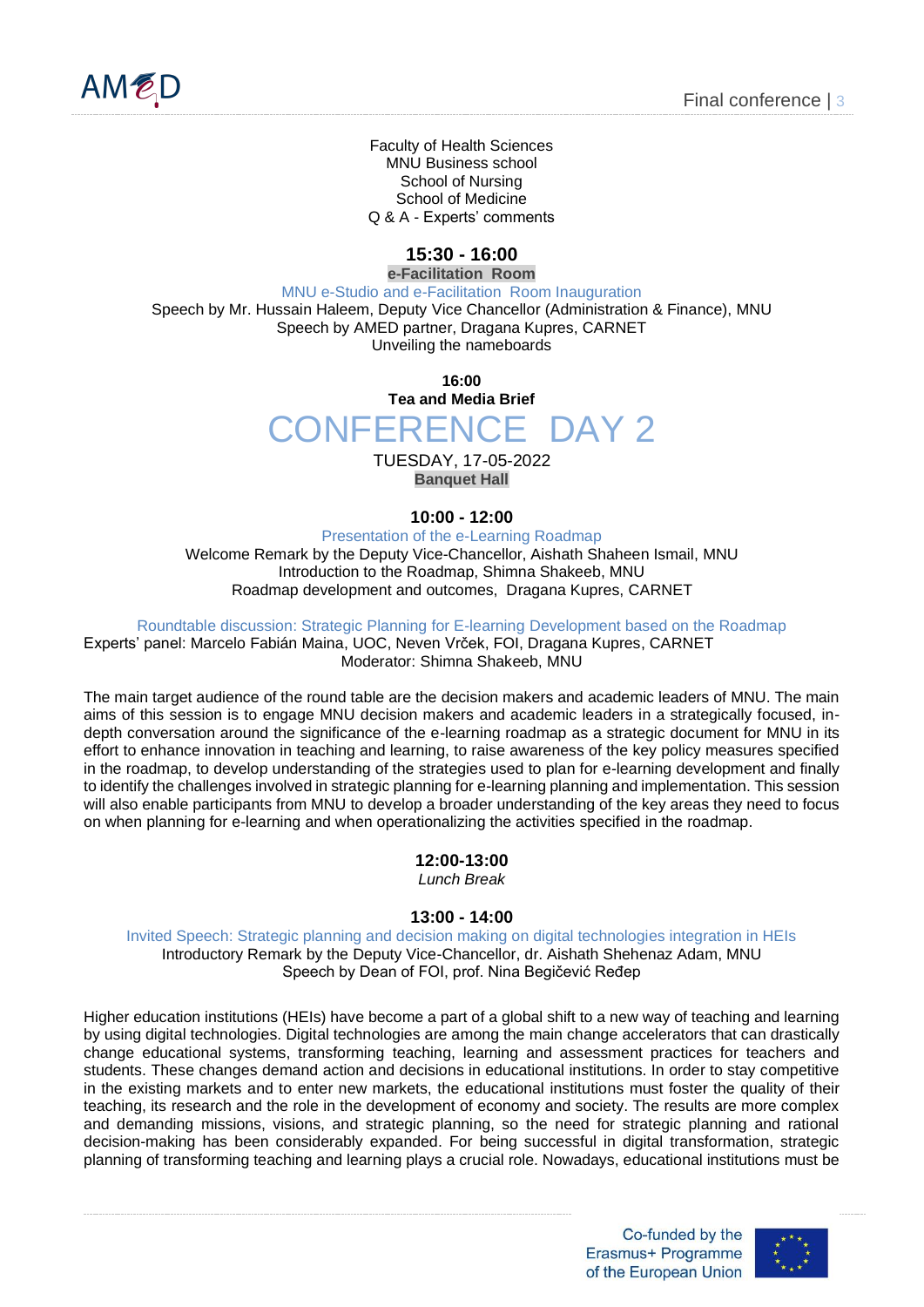

innovative and strategically managed to be able to fulfil their mission, vision and strategic goals in the everchanging landscape of digital transformation. For educational institution, to be innovative and strategically oriented are also one of the main challenges of going digital. Higher education institutions have realized the importance of digital technologies and how significant is to implement and monitor quality of technology use in education. So, the main role of management of HEIs is strategic planning and decision making on using digital technologies and digitally transform organization. In the scope of the lecture challenges of strategic decisionmaking within higher education will be presented as well as methodology for strategic planning of digital technologies integration in educational institutions.

#### **14:00-14:30** *Short Break*

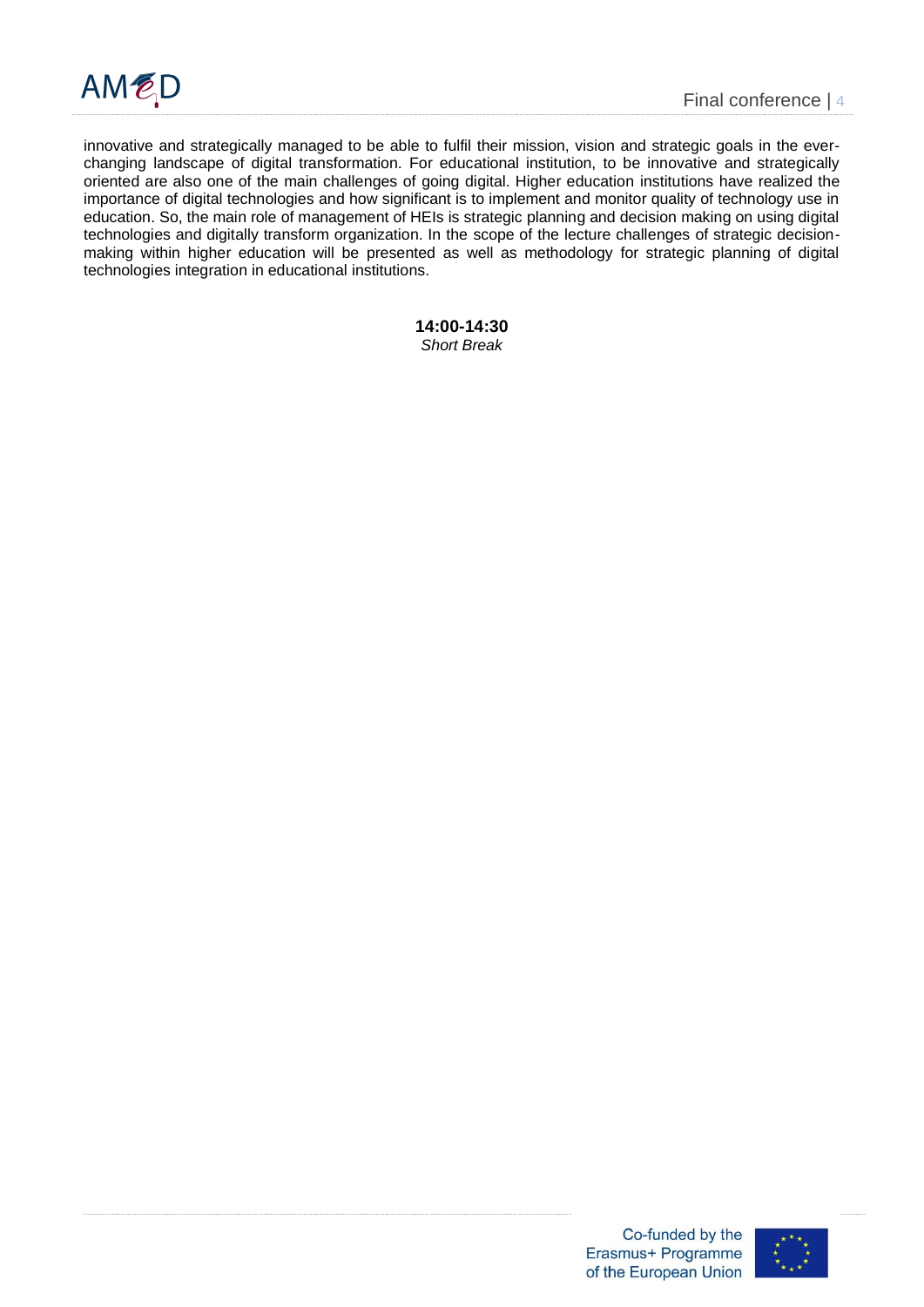#### **14:30-16:00 Faculty of Hospitality and Tourism Studies Building, MNU**

Case Studies of Good Practice - PARALLEL SESSIONS

#### **Room 1 - FHTS, E3 - 30 (CR 9)**

Empowering learners: new program approaches to digital learning Moderator: Niuma Mohamed, MNU

This session is of interest for lecturers and university staff in decision-making positions concerned with competency-based programs and courses. Professors from the Open University of Catalonia (UOC) will present first an innovation project applied in the Master of Quality Assessment and Management in Higher Education focused on student continuous selfassessment of specific and generic program competencies supported by a dedicated tool. It will follow the presentation of a methodology for assessment and micro crediting of skills for employability developed within the EPICA HORIZON 2020 project. Results from a pilot implemented at UOC and in three Sub-Saharan Africa universities will illustrate the potential, adaptability and transferability of the proposed methodology.

#### <span id="page-4-0"></span>**Topics:**

Implementing a competency-based approach through cross-curricular self-assessment

E-portfolio for employability skills assessment and recognition

#### **Room 2 - FHTS, E3 -11 (CR 3)**

How to plan and design your course effectively? Moderators: Fathimath Mumthaz and Aminath Zifna, MNU

This session is intended for teachers who want to improve their courses, either online, blended or offline. Case examples of using different technologies and approaches to design effective and interesting courses which are aligned with the course goals will be presented by teachers and e-learning technicians from FOI and CARNET.

#### **Topics:**

BDP LD: The tool for planning online, blended, hybrid and offline courses

Upgrading assessment methods using technology

Examples of easy and simple FOSS tools that can help you prepare faster and edit audio & video materials (edit & optimize for web) with short demo

Example of Gamification in the course: Badges, Level Up, Experience Points (Competition based learning).

#### **Room 3 - E3 -16 (CR 2)**

e-Learning development: Digital competences framework for educators, Digital Educational Resources based on national curriculum Moderators: Ibrahim Adam, Ahmed Shareef, MNU

Session is designed for faculty staff that educate future school teachers, as well as stakeholders and decision makers working with schools.

#### **Topics:**

Short info of the project "e-Schools: Development of the system of digitally mature schools (phase II)" that involves internet infrastructure, computer equipment, digital content, e-services, education, support and research, funded from the EU with about 180 million EUR.

Digital Competence Framework for Educators (DigCompEdu) (see [more info here\)](https://joint-research-centre.ec.europa.eu/digcompedu_en) as a list of knowledge, skills and attitudes about digital technology for that those working form kindergarten, schools, higher education to adult education should have and/or work to develop

Digital Educational Resources, for school students and teachers that foster applying digital technologies in schools, their compliance with DigCompEdu and digital accessibility.